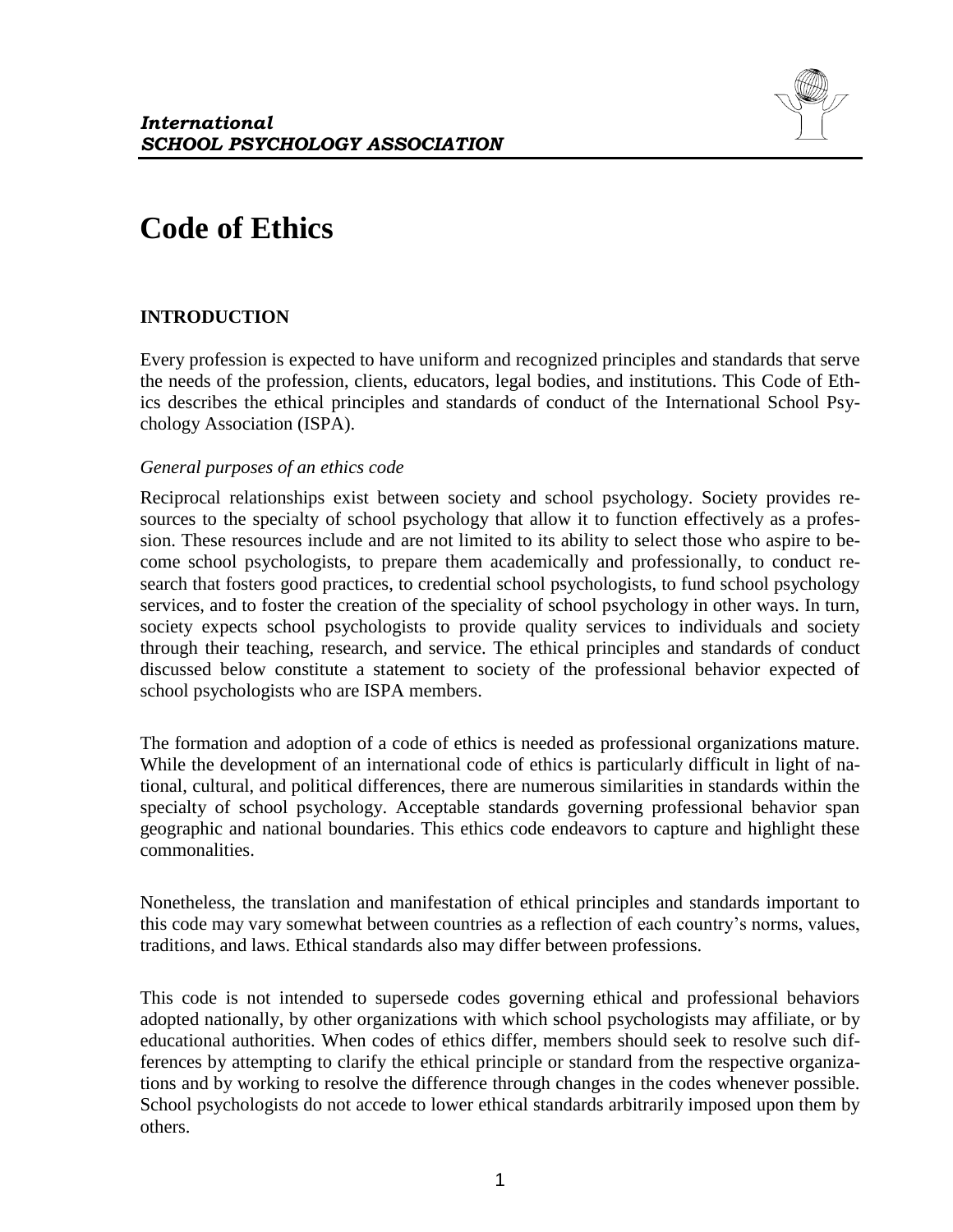# **PREVAILING ETHICAL PRINCIPLES**

School psychologists are expected to exemplify the profession's principles. These include transcending narrow personal, social, and cultural values and attitudes; adopting positions that benefit professional-client relationships; as well as acting in ways that are consistent with the best interests of children and youth, educators, parents, institutions, the community, and the profession. Children's rights are to be respected. Should conflicts occur between the interests of these individuals or organizations, members should seek to resolve such differences by attempting to clarify the ethical principle or standard from the respective individual or organization with which they are affiliated and work toward resolving the conflicts, recognizing the particular vulnerability that children present across cultures. As such, the following six principles constitute aspirational behaviors that underscore its standards.

### *Beneficence and Nonmaleficence*

School psychologists strive to enable others to derive help and benefit from their professional services. They strive to understand the nature of requested services and, personally or through referrals, attempt to provide or secure needed and desired services. They are aware of possible professional and personal conditions that may limit their ability to help others. Minimally, they strive to do no harm.

#### *Competence*

Services provided by school psychologists reflect their areas of expertise established through their initial and continued academic and professional preparation. School psychologists strive to provide services at a high level of competence. When requested or needed to provide services for which they may be less qualified, school psychologists either refer to others or acquire needed training and work under consultation and/or supervision.

#### *Fidelity and Responsibility*

School psychologists acknowledge trust provides a foundation for professional service. They work to establish and maintain trust for them and their profession. They are knowledgeable of and uphold professional standards of conduct. When needed, they describe and clarify their professional roles, obligations, and professional limitations. They accept appropriate responsibility for their behavior. They manage conflicts of interest.

#### *Integrity*

School psychologists strive to display integrity, including consistency in the expression of their thoughts, feelings, and behaviors. They are committed to the expression and promotion of accuracy, honesty and truthfulness through their scholarship, teaching, and clinical practices as well as to other professionals.

#### *Respect for People's Rights and Dignity*

School psychologists strive to promote and respect the dignity and worth of all people. They acknowledge an individual's rights to privacy, confidentiality, and self determination. They acknowledge cultural, individual, and role differences associated with age, gender, gender identity, race, ethnicity, culture, national origin, religion, sexual orientation, disability, language, or socioeconomic status.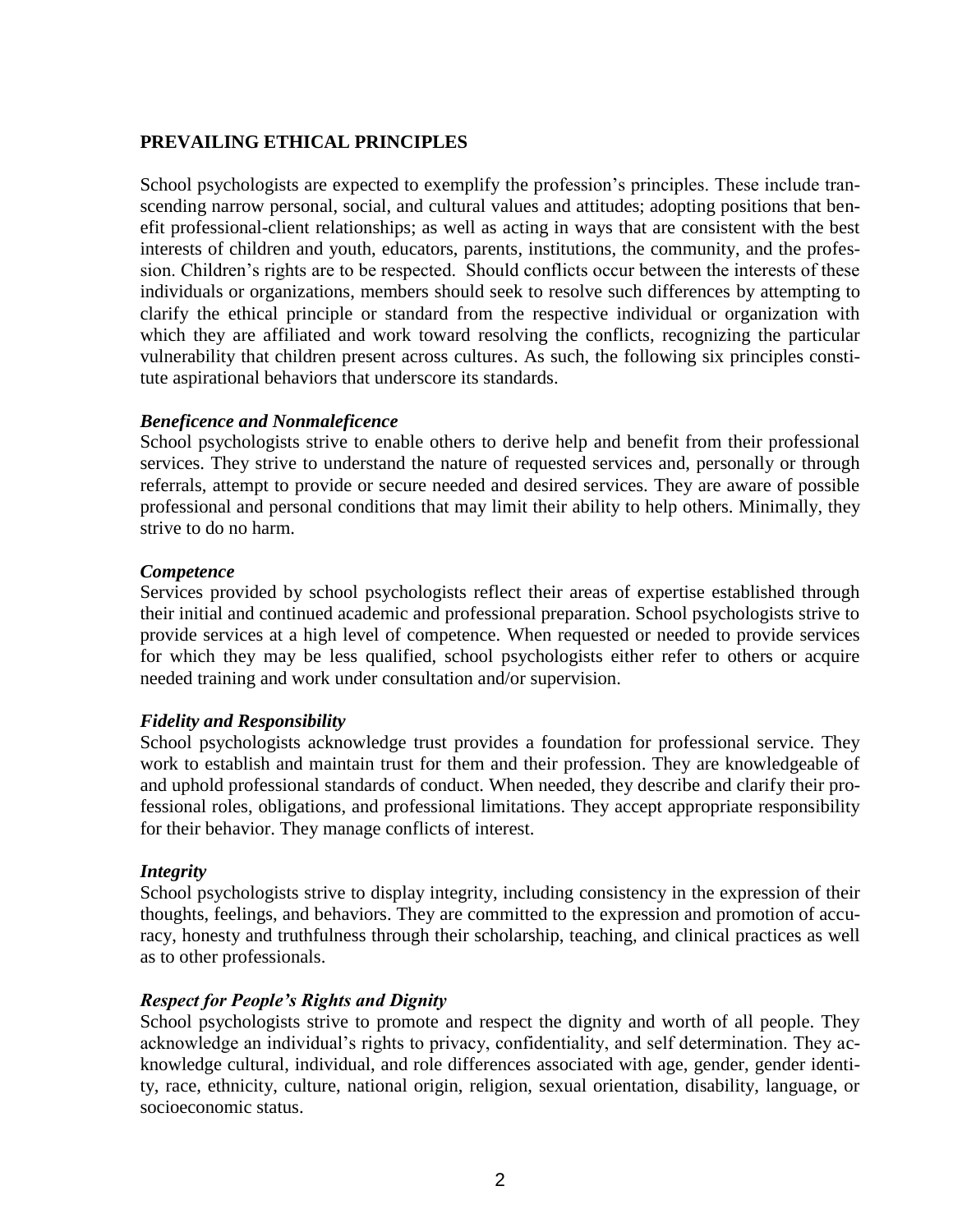# *Social Justice*

Consistent with the reciprocal commitment between their profession and society, school psychologists are committed to the principle that all people are entitled access to and benefit from the contributions of school psychology. Thus, they strive to promote free access to educational, social, and psychological services, to promote changes in schools or other educational practice settings that are beneficial to children and youth as well as educational staff, and to minimize biases.

# **PROFESSIONAL STANDARDS**

# *I. Professional Responsibilities*

A. School psychologists aspire to be knowledgeable about laws, judicial decisions, and administrative codes and guidelines in the locations in which they work. They act in good faith when these regulations conflict with ethical principles. They seek supervision or consultation with those knowledgeable if there is an area of concern. When codes of ethics differ from laws and regulations, school psychologists should seek to resolve such differences by attempting to clarify the ethical principle or standard and work to resolve the difference through changes in laws/regulations whenever possible.

B. School psychologists do not allow personal prejudices or biases to interfere in their decision-making. They do not engage in discriminatory procedures or practices based on age, gender, gender identity, race, ethnicity, culture, national origin, religion, sexual orientation, disability, language, or socioeconomic status.

C. School psychologists respect the cultural environment within which they work, are sensitive to cultural differences, and knowledgeable of appropriate ways to provide services within multicultural settings.

D. School psychologists are committed to protect the welfare and to act in the best interests of children and youth, their parents, educators, colleagues, and employees. When conflicts of interest arise, school psychologists' first concern is to serve the best interests of children and youth.

E. School psychologists familiarize themselves with the goals and philosophy of the educational system and other organizations within which they work and engage effectively within their organizational structures.

F. School psychologists, when working with families, respect the goals and philosophies of the families.

G. School psychologists provide services to children and youth with the informed consent of the parents. Parental consent may be waived prior to the provision of services in an acute crisis situation (e.g., when a student is deemed to be a danger to himself/herself or to others) or when mandated by law.

H. Educators, including internship and practicum supervisors, ensure that information conveyed during the preparation of students is accurate, timely, and relevant.

I. Educators promote an awareness of and the importance of the adherence to ethical standards in their students and colleagues. They provide a range of appropriate professional experiences and offer constructive and timely consultation, feedback, and evaluation.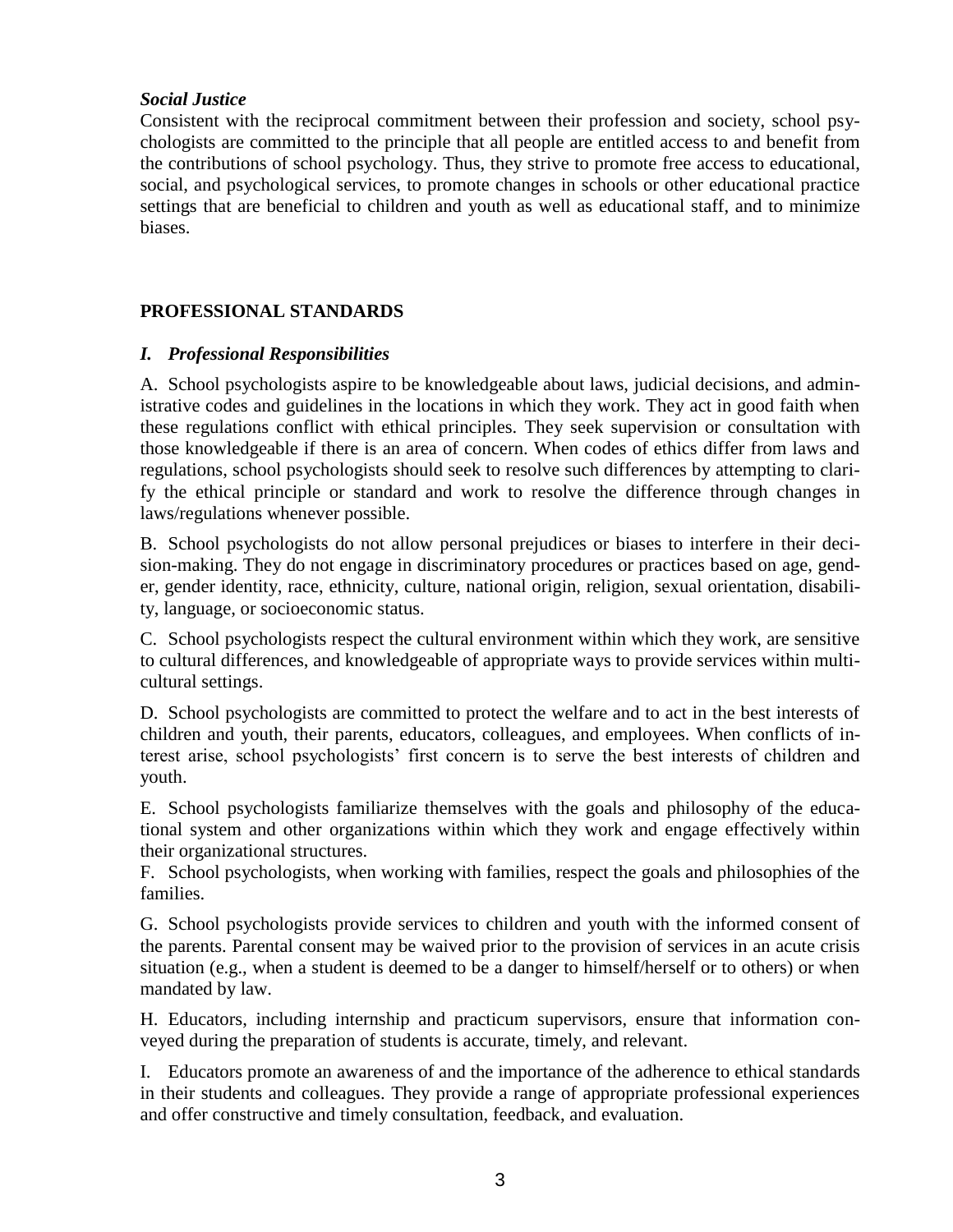J. School psychologists avoid practices that are a result of bias. They avoid situations that would present a conflict of interest due to economic, political, social, religious, or personal issues.

# *II. Confidentiality*

A. School psychologists take precautions to protect the confidential information obtained through or stored in all locations and by any medium. They recognize that the extent and limits of confidentiality may be governed by law or established by institutional rules.

B. School psychologists discuss with persons and organizations with whom they establish a scientific or professional relationship the relevant limits of confidentiality and foreseeable uses of the information generated through their professional activities. This discussion, when feasible, occurs at the outset of the relationship and thereafter as new circumstances warrant.

C. School psychologists use professional judgment in accord with laws to safeguard confidential information obtained in their practice, including consultation, teaching, or research. Safeguards include, but are not limited to, ensuring that electronically stored information is secure and accessible only to persons who have legitimate rights to access such information.

D. Student records are kept in a secure place in order to maintain their confidentiality. In addition, such records are not transmitted without a guarantee of privacy. Identification and personal data should be transmitted electronically only with assurance of password protection, e-mail encryption or secure fax.

E. When discussing case studies, sufficient precautions are taken to protect the identity of persons. Confidential information is discussed only for professional purposes and only with persons who have a right to be informed.

F. Informed consent is obtained from parents before releasing confidential student information. Under certain circumstances, assent (informal agreement) or consent should be obtained from children and youth before releasing information to parents or professionals in other agencies. School psychologists take the age into account at which a country legally defines one as being able to act and judge independently as well as the level of the student's mental development. An exception to this policy exists when the school psychologist believes a student is in immediate danger to himself/herself or to others, in which case the school psychologist must act in the best interest to protect the child or those who might be threatened.

# *III. Professional Growth*

A. School psychologists recognize the need for and participate in continuing education and continuing professional development.

B. School psychologists maintain knowledge of current scientific and professional information by reading current research and other forms of scholarship, attending workshops and conferences, and becoming active in professional organizations.

C. School psychologists are expected to have the appropriate and up-to-date credentials to practice.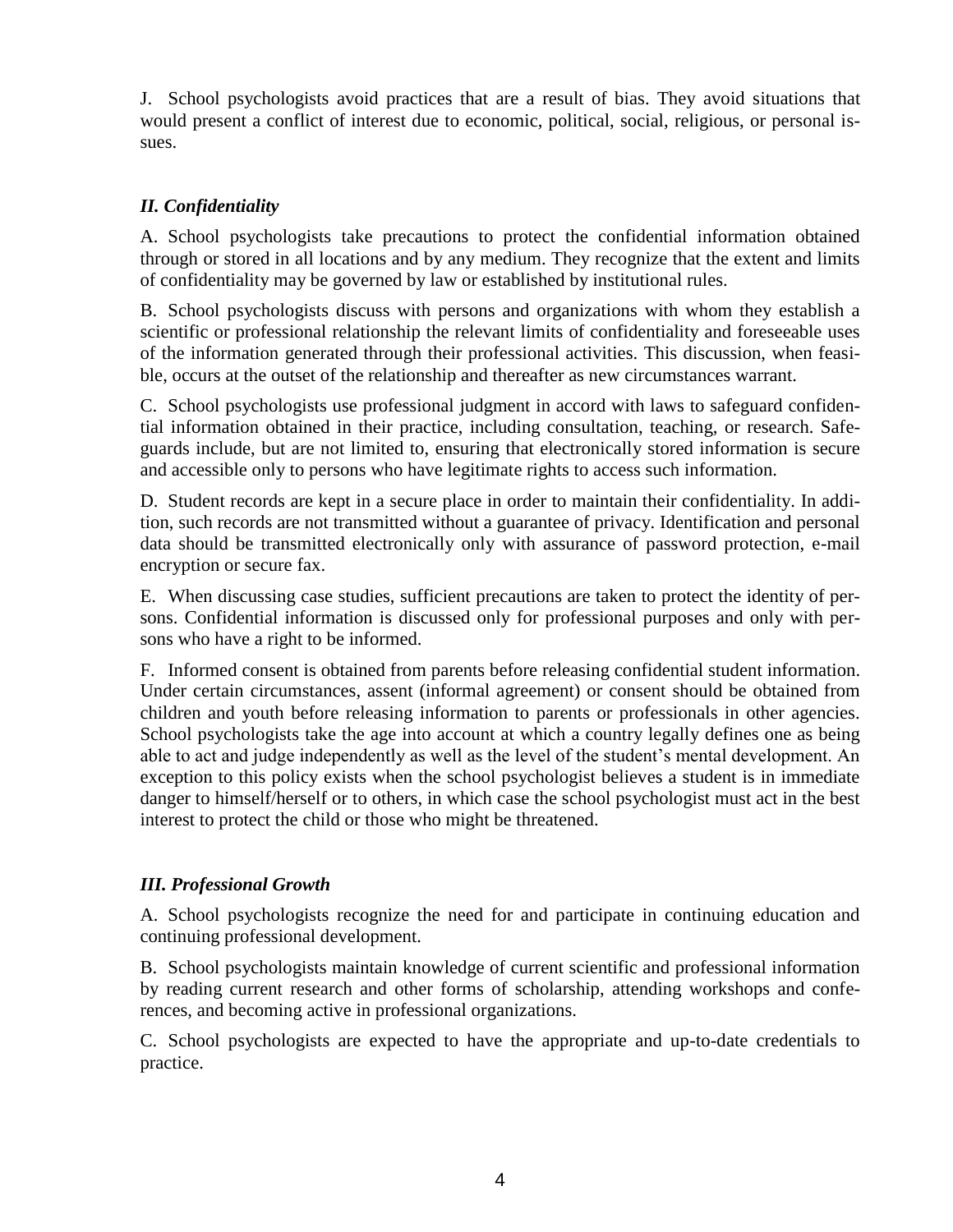### *IV. Professional Limitations*

A. School psychologists offer only those services within their areas of professional competence. They do not misrepresent their competence, qualifications, training, or experience.

B. School psychologists are aware of their professional limitations and enlist the assistance of other professionals in a consultative or referral role when appropriate. Implicit in this referral process is knowledge of the expertise and competence commonly held by other professionals.

# **PROFESSIONAL PRACTICES**

# *I. Professional Relationships*

#### *A. Behaviors and Attitudes*

1. School psychologists do not exploit their professional relationships with children and youth, parents, other clients, interns or research subjects for personal gains.

2. School psychologists do not engage in harassment and/or physical relations of a sexual nature with clients, children and youth, and trainees or others under their supervision.

3. School psychologists attempt to discuss and interpret the nature of any assessment or professional interactions with children and youth to them, to their teachers, and parents.

4. School psychologists attempt to communicate with persons in their primary language. When this is not possible, the school psychologist attempts to secure the services of a knowledgeable colleague who speaks the primary language. If this is not possible, the school psychologist attempts to secure the services of a properly prepared translator to facilitate communication. When working with a translator, the school psychologist works to ensure he or she is properly prepared to assist in this work and commits to maintaining the accuracy in the translation and the confidentiality of the client and related information.

5. School psychologists attempt to discuss with children and youth, teachers, and parents their plans for assisting in the student's development, including various alternatives. Conflicts should not be avoided when state of the art standards of services to children and youth are at risk.

6. School psychologists refrain from making demeaning or derogatory remarks about children and youth, parents, staff, or colleagues. In situations of disagreement or conflict they express their objection in a respectful way.

7. School psychologists generally avoid multiple relationships, namely those that occur when professional services are being offered to persons or family members at the same time when personal relationships or personal gain may occur.

# *B. Children and Youth*

1. School psychologists consider the welfare of the children and youth to be of high importance. They value parents, teachers and other persons to whom the children are attached.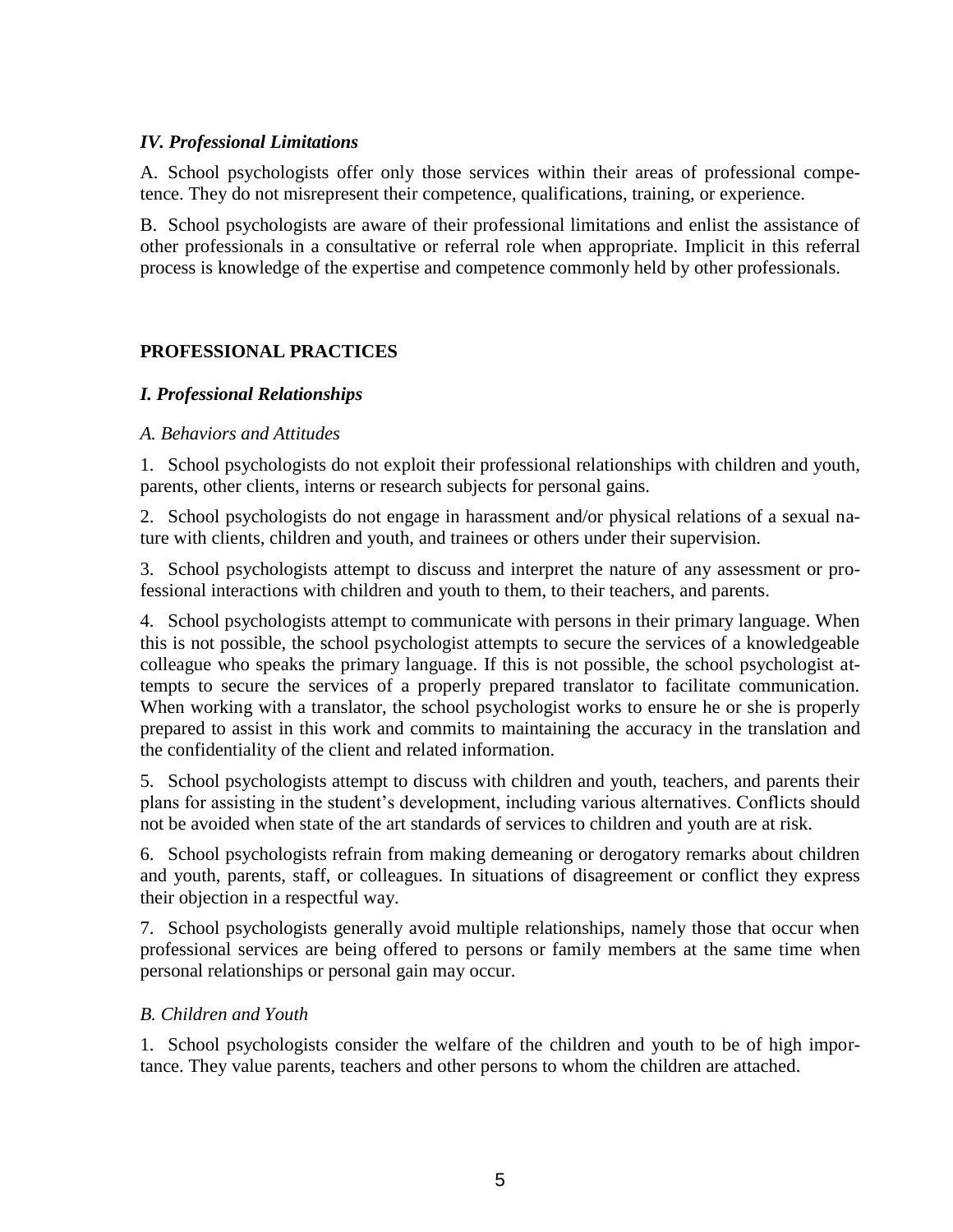2. School psychologists strive to ensure children and youth understand the nature and purpose of any assessment or intervention/treatment to the best of their abilities and encourage their active participation in decision-making.

3. School psychologists generally obtain the assent of children and youth prior to providing their services.

# *C. Colleagues and School Staffs*

1. School psychologists strive to develop cooperative working relationships with school staff and other colleagues. They recognize the need to function as a member of a team within schools, educational settings, other institutions, and communities.

2. When school psychologists become aware of possible unethical practices by another school psychologist, they should informally attempt to resolve the issue by bringing the behavior of concern to the attention of that school psychologist in a constructive manner. If such informal efforts to resolve the issue are not productive, other steps to resolve alleged unethical practices should be taken. Procedures outlined by ISPA or one's national association of school psychology or psychology should be followed when available.

# *D. Interprofessional*

1. School psychologists strive to establish cooperative working relationships with other professionals, decision makers, and policy makers.

2. School psychologists strive to ensure the confidentiality and integrity of information conveyed to professionals who have a right to know.

3. School psychologists understand the areas of personal and professional competence and limitations of other professionals and limit their practices accordingly.

4. School psychologists use sound professional judgment when making referrals to other professionals.

5. School psychologists generally avoid offering professional services to a person who is receiving similar assistance from another professional except by agreement of or after termination of the relationship with the other professional. However, such dual services may be warranted when mandated by law or administrative decisions.

6. School psychologists make decisions in a thoughtful and deliberative manner.

# *II. Assessment*

A. School psychologists use tests or other assessment instruments only after being properly prepared and thus qualified in their use, and use them in the manner in which they were developed and intended.

B. School psychologists typically administer standardized tests according to published directions in order to obtain comparable results. However, when administrative modifications are made or the validity of a test is questioned, these aspects are noted in the assessment report along with a discussion of their possible effects.

C. School psychologists make reasonable efforts to maintain the security and integrity of test materials (e.g. manuals, instruments, protocols, test questions, and test materials). School psy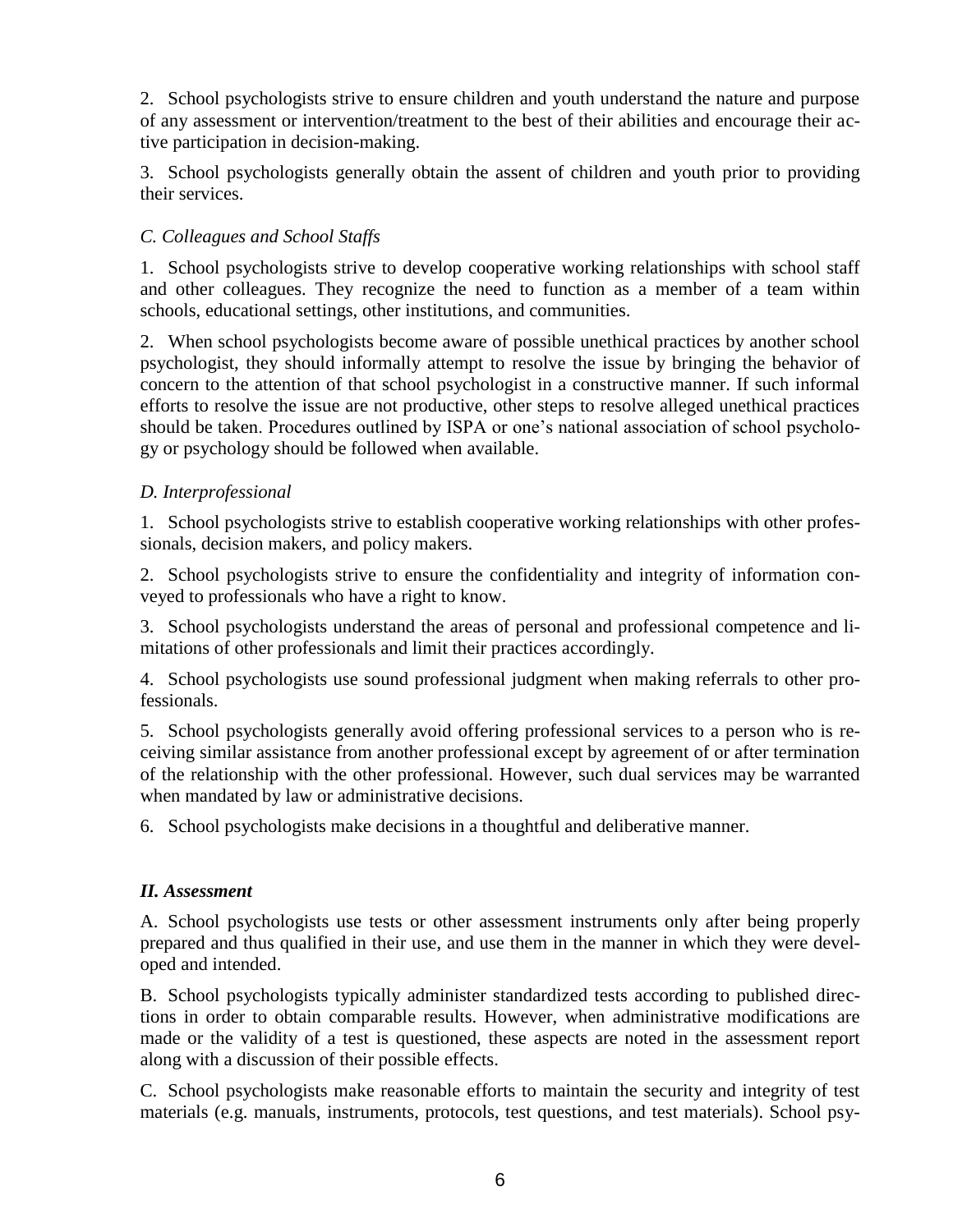chologists guard against access to tests by unqualified persons and to the release of test materials to parents and other unqualified persons that may compromise their further use.

D. School psychologists interpret tests in light of the appropriateness of their norms or other well established standards as well as the reliability and validity estimates for the purposes for which they are used.

E. School psychologists remain alert to and guard against misinterpretation or misuse of assessment data.

F. School psychologists are accountable for assessment techniques they use and are able to defend their use.

G. School psychologists discourage use of psychological assessment instruments by inappropriately trained or otherwise unqualified persons.

H. When using tests originally developed in another country, school psychologists encourage and, when possible, participate in studies that lead to suitable test adaptations as well as ensure the test is appropriately normed and validated based on professional test construction standards.

I. School psychologists report limitations in their assessments due to the use of tests that are not properly developed for their country, the populations with whom they are working, or for the purposes of their assessment. Whenever possible, they avoid the use of such instruments.

# *III. Research*

# *A. General Guidelines*

1. School psychologists engage in or support efforts of others to conduct research that is reasonably calculated to provide information applicable to enhancing educational and psychological practices and services and professional scholarship.

2. School psychologists maintain high standards of professional competence by undertaking research only after obtaining applicable skills and knowledge.

3. School psychologists strive to avoid cultural, racial, social class, or ethnic biases in their research.

4. School psychologists inform parents and obtain their permission for their children to participate in a research project in accord with institutional, professional, and legal standards.

5. School psychologists inform children and youth and obtain their assent to participate in a research project in accord with institutional, professional, and legal standards.

6. School psychologists respect the right of parents to decline for their child to participate in a research study or to withdraw from it at any time.

7. School psychologists inform children, youth, and their parents of the nature and purpose of the research.

8. School psychologists strive to ensure that children and youth participating in research do not suffer mental or physical distress from the procedures.

9. School psychologists warrant the correctness of their published results and state the limitations of their findings.

10. When requested, school psychologists report the research results to all interested parties.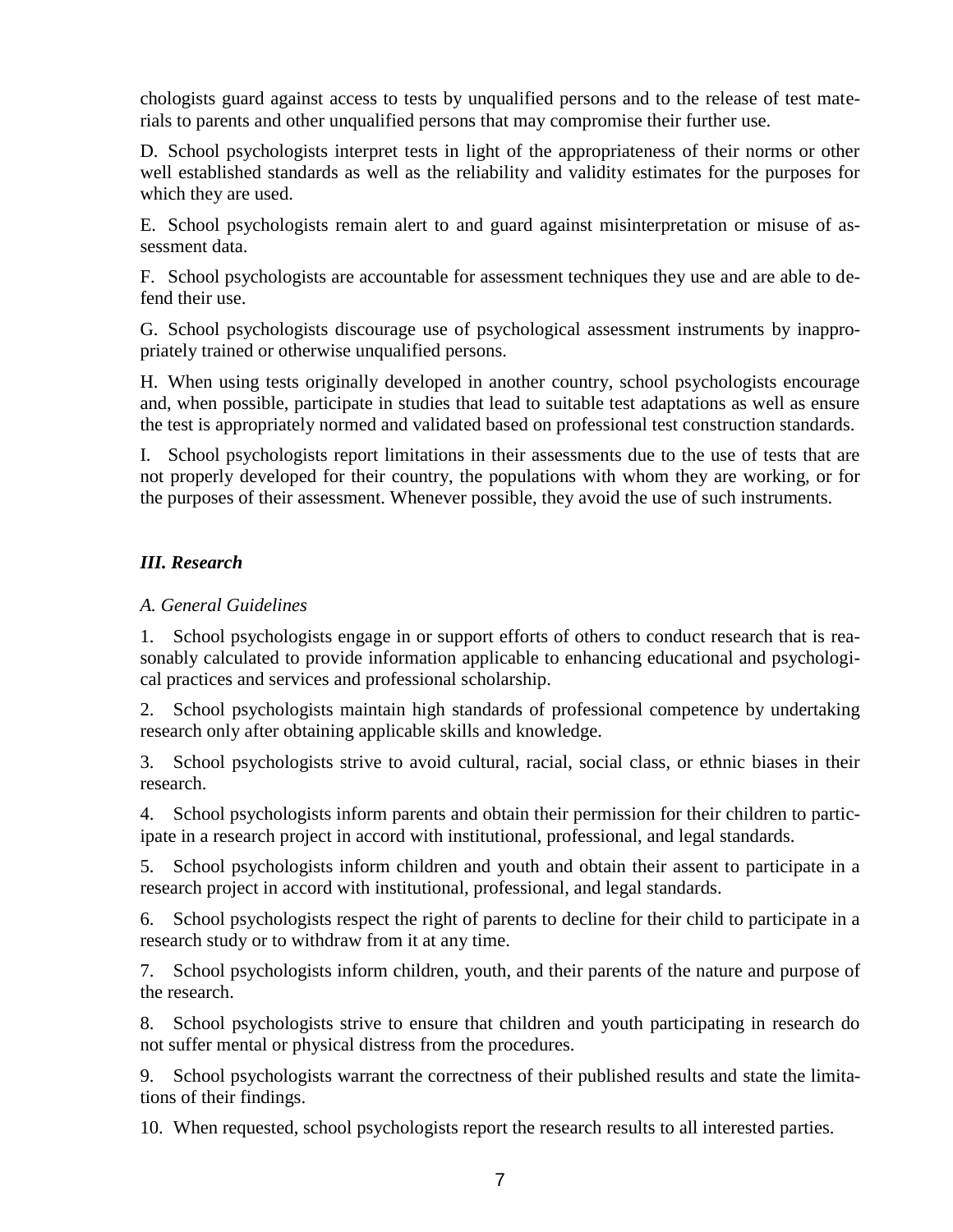11. School psychologists give credit to those persons who have participated in conducting the research. Principal authorship and other publication credits accurately reflect the relative scientific or professional contributions of the individuals involved, regardless of their relative status. Mere possession of an institutional position, such as department chair, does not justify authorship credit. Minor contributions to the research or to the writing for publications are acknowledged appropriately, such as in footnotes or in an introductory statement. Except under exceptional circumstances, a student is listed as principal author on any multiple-authored article that is substantially based on the student's doctoral dissertation. Faculty advisors discuss publication credit with students as early as feasible and throughout the research and publication process as appropriate.

12. School psychologists strive to establish and maintain productive communication processes with the individuals and organizations involved in the studies.

13. School psychologists respect students' rights and strive to protect their welfare and dignity.

14. School psychologists strive to enrich and benefit the individuals, host institution, and/or community involved in their research.

15. School psychologists strive to consider unintended direct and indirect consequences of research activities for various members of the community.

16. School psychologists conduct research in accord with international (e.g. Helsinki) or other recognized university, institutional, or professional research standards.

# *B. Cross-Cultural and Cross-National Research*

1. School psychologists conducting cross-cultural and cross-national research abide by the ethics codes of the professional associations they adhere to, as well as by the legal standards of each country in which they are conducting their research.

2. School psychologists demonstrate a respect for the host culture by avoiding actions that violate cultural expectations or reveal culturally biased perspectives while formulating research problems, executing the study, or reporting findings.

3. School psychologists undertaking cross-cultural or cross-national research are knowledgeable of cross-cultural or cross-national methodology and familiar with the cultural context of the research settings. They should exercise care when selecting measures, particularly when they are to be used for cross-cultural comparisons and when interpreting cultural differences.

Approved by the ISPA General Assembly

Date: July  $22<sup>nd</sup>$ , 2011 Location: VIT, Vellore, Tamilnadu, India